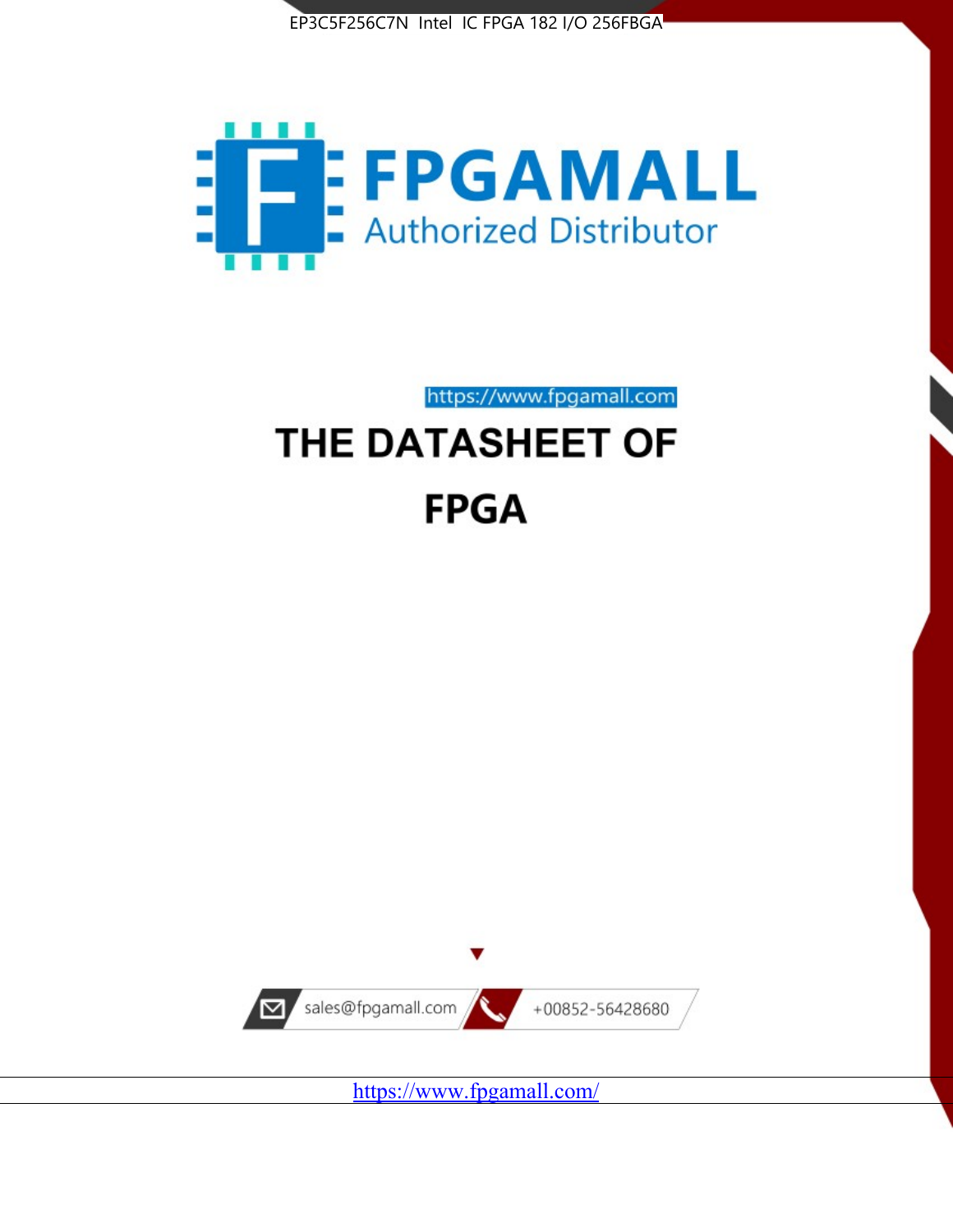EP3C5F256C7N Intel IC FPGA 182 I/O 256FBGA



# **1. Cyclone III Device Family Overview**

**CIII51001-2.4**

Cyclone® III device family offers a unique combination of high functionality, low power and low cost. Based on Taiwan Semiconductor Manufacturing Company (TSMC) low-power (LP) process technology, silicon optimizations and software features to minimize power consumption, Cyclone III device family provides the ideal solution for your high-volume, low-power, and cost-sensitive applications. To address the unique design needs, Cyclone III device family offers the following two variants:

- Cyclone III—lowest power, high functionality with the lowest cost
- Cyclone III LS—lowest power FPGAs with security

With densities ranging from about 5,000 to 200,000 logic elements (LEs) and 0.5 Megabits (Mb) to 8 Mb of memory for less than ¼ watt of static power consumption, Cyclone III device family makes it easier for you to meet your power budget. Cyclone III LS devices are the first to implement a suite of security features at the silicon, software, and intellectual property (IP) level on a low-power and high-functionality FPGA platform. This suite of security features protects the IP from tampering, reverse engineering and cloning. In addition, Cyclone III LS devices support design separation which enables you to introduce redundancy in a single chip to reduce size, weight, and power of your application.

This chapter contains the following sections:

- "Cyclone III Device Family Features" on page 1–1
- "Cyclone III Device Family Architecture" on page 1–6
- "Reference and Ordering Information" on page 1–12

### **Cyclone III Device Family Features**

Cyclone III device family offers the following features:

#### **Lowest Power FPGAs**

- Lowest power consumption with TSMC low-power process technology and Altera® power-aware design flow
- Low-power operation offers the following benefits:
	- Extended battery life for portable and handheld applications
	- Reduced or eliminated cooling system costs
	- Operation in thermally-challenged environments
- Hot-socketing operation support

@ 2012 Altera Corporation. All rights reserved. ALTERA, ARRIA, CYCLONE, HARDCOPY, MAX, MEGACORE, NIOS, QUARTUS and STRATIX words and logos are trademarks of Altera Corporation and registered in the U.S. Patent and Trademar



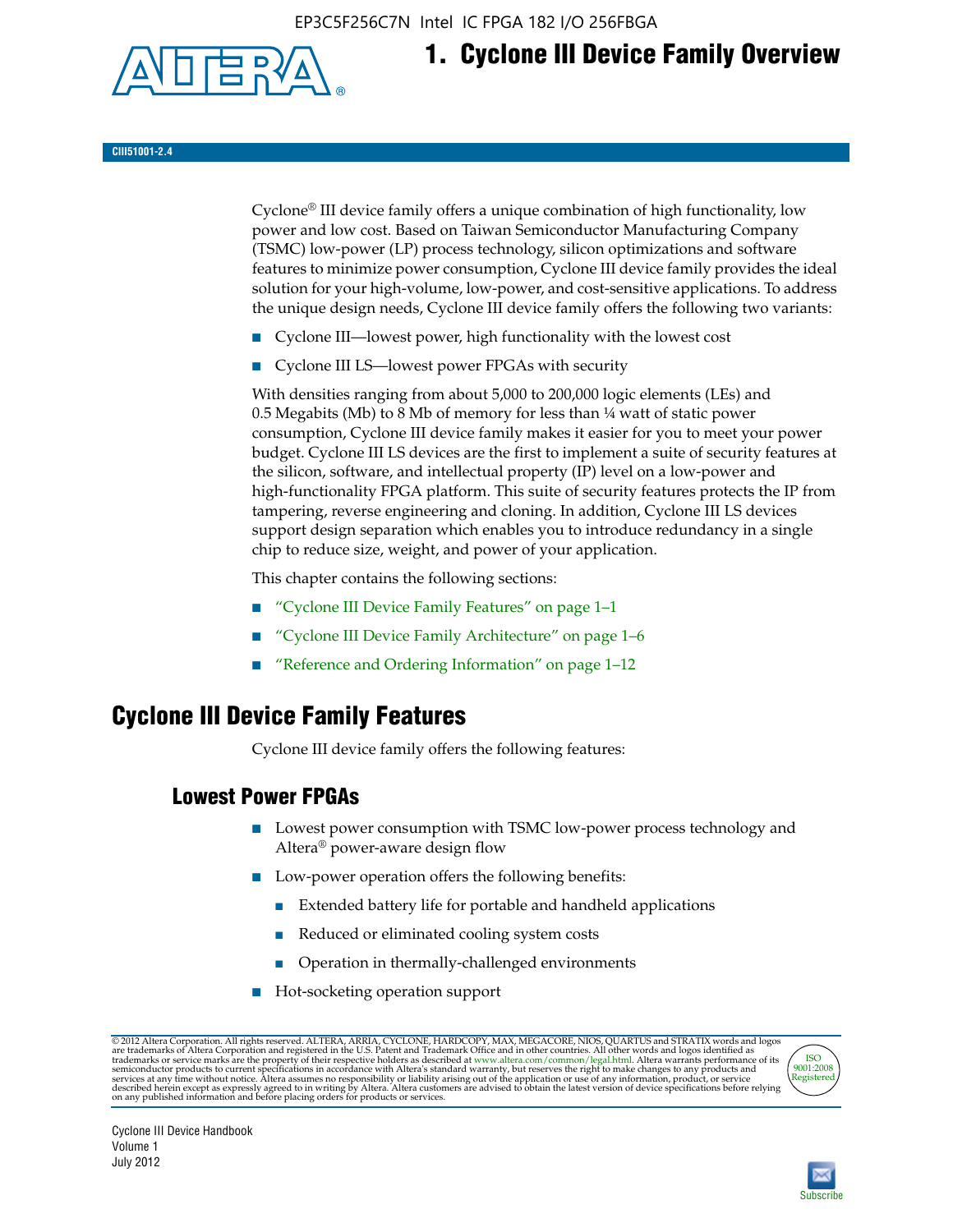#### **Design Security Feature**

Cyclone III LS devices offer the following design security features:

- Configuration security using advanced encryption standard (AES) with 256-bit volatile key
- **■** Routing architecture optimized for design separation flow with the Quartus<sup>®</sup> II software
	- Design separation flow achieves both physical and functional isolation between design partitions
- Ability to disable external JTAG port
- Error Detection (ED) Cycle Indicator to core
	- Provides a pass or fail indicator at every ED cycle
	- Provides visibility over intentional or unintentional change of configuration random access memory (CRAM) bits
- Ability to perform zeroization to clear contents of the FPGA logic, CRAM, embedded memory, and AES key
- Internal oscillator enables system monitor and health check capabilities

#### **Increased System Integration**

- High memory-to-logic and multiplier-to-logic ratio
- High I/O count, low-and mid-range density devices for user I/O constrained applications
	- Adjustable I/O slew rates to improve signal integrity
	- Supports I/O standards such as LVTTL, LVCMOS, SSTL, HSTL, PCI, PCI-X, LVPECL, bus LVDS (BLVDS), LVDS, mini-LVDS, RSDS, and PPDS
	- Supports the multi-value on-chip termination (OCT) calibration feature to eliminate variations over process, voltage, and temperature (PVT)
- Four phase-locked loops (PLLs) per device provide robust clock management and synthesis for device clock management, external system clock management, and I/O interfaces
	- Five outputs per PLL
	- Cascadable to save I/Os, ease PCB routing, and reduce jitter
	- Dynamically reconfigurable to change phase shift, frequency multiplication or division, or both, and input frequency in the system without reconfiguring the device
- Remote system upgrade without the aid of an external controller
- Dedicated cyclical redundancy code checker circuitry to detect single-event upset (SEU) issues
- Nios<sup>®</sup> II embedded processor for Cyclone III device family, offering low cost and custom-fit embedded processing solutions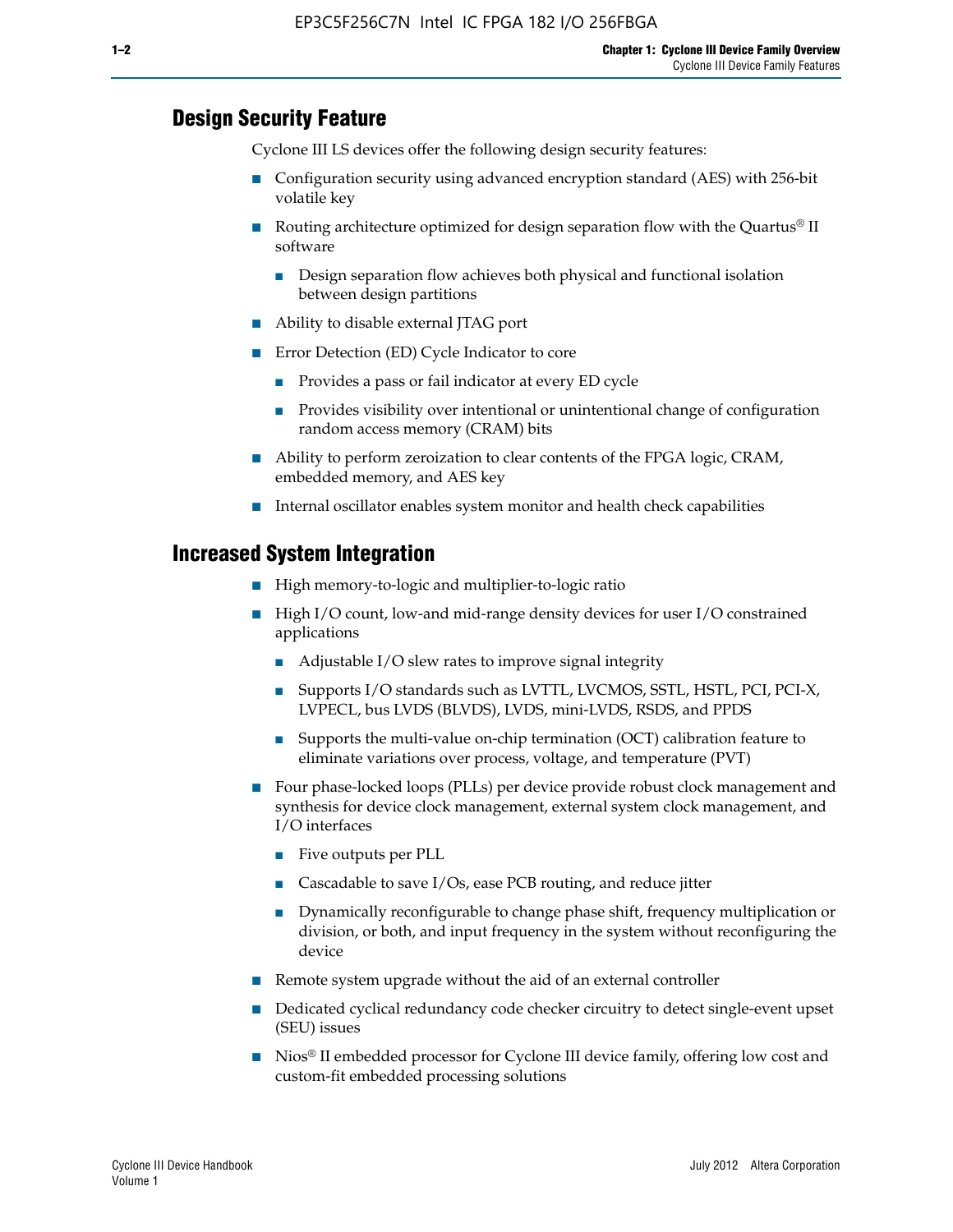- Wide collection of pre-built and verified IP cores from Altera and Altera Megafunction Partners Program (AMPP) partners
- Supports high-speed external memory interfaces such as DDR, DDR2, SDR SDRAM, and QDRII SRAM
	- Auto-calibrating PHY feature eases the timing closure process and eliminates variations with PVT for DDR, DDR2, and QDRII SRAM interfaces

Cyclone III device family supports vertical migration that allows you to migrate your device to other devices with the same dedicated pins, configuration pins, and power pins for a given package-across device densities. This allows you to optimize device density and cost as your design evolves.

Table 1–1 lists Cyclone III device family features.

**Table 1–1. Cyclone III Device Family Features**

| <b>Family</b>     | <b>Device</b> | <b>Logic</b><br><b>Elements</b> | Number of<br>M9K<br><b>Blocks</b> | <b>Total RAM</b><br><b>Bits</b> | 18 x 18<br><b>Multipliers</b> | <b>PLLs</b>    | Global<br><b>Clock</b><br><b>Networks</b> | <b>Maximum</b><br>User I/Os |
|-------------------|---------------|---------------------------------|-----------------------------------|---------------------------------|-------------------------------|----------------|-------------------------------------------|-----------------------------|
|                   | <b>EP3C5</b>  | 5,136                           | 46                                | 423,936                         | 23                            | $\overline{2}$ | 10                                        | 182                         |
|                   | EP3C10        | 10,320                          | 46                                | 423,936                         | 23                            | $\overline{2}$ | 10                                        | 182                         |
|                   | EP3C16        | 15,408                          | 56                                | 516,096                         | 56                            | 4              | 20                                        | 346                         |
|                   | EP3C25        | 24,624                          | 66                                | 608,256                         | 66                            | 4              | 20                                        | 215                         |
| Cyclone III       | EP3C40        | 39,600                          | 126                               | 1,161,216                       | 126                           | 4              | 20                                        | 535                         |
|                   | EP3C55        | 55,856                          | 260                               | 2,396,160                       | 156                           | 4              | 20                                        | 377                         |
|                   | EP3C80        | 81,264                          | 305                               | 2,810,880                       | 244                           | 4              | 20                                        | 429                         |
|                   | EP3C120       | 119,088                         | 432                               | 3,981,312                       | 288                           | 4              | 20                                        | 531                         |
|                   | EP3CLS70      | 70,208                          | 333                               | 3,068,928                       | 200                           | 4              | 20                                        | 429                         |
| Cyclone III<br>LS | EP3CLS100     | 100,448                         | 483                               | 4,451,328                       | 276                           | 4              | 20                                        | 429                         |
|                   | EP3CLS150     | 150,848                         | 666                               | 6,137,856                       | 320                           | 4              | 20                                        | 429                         |
|                   | EP3CLS200     | 198,464                         | 891                               | 8,211,456                       | 396                           | 4              | 20                                        | 429                         |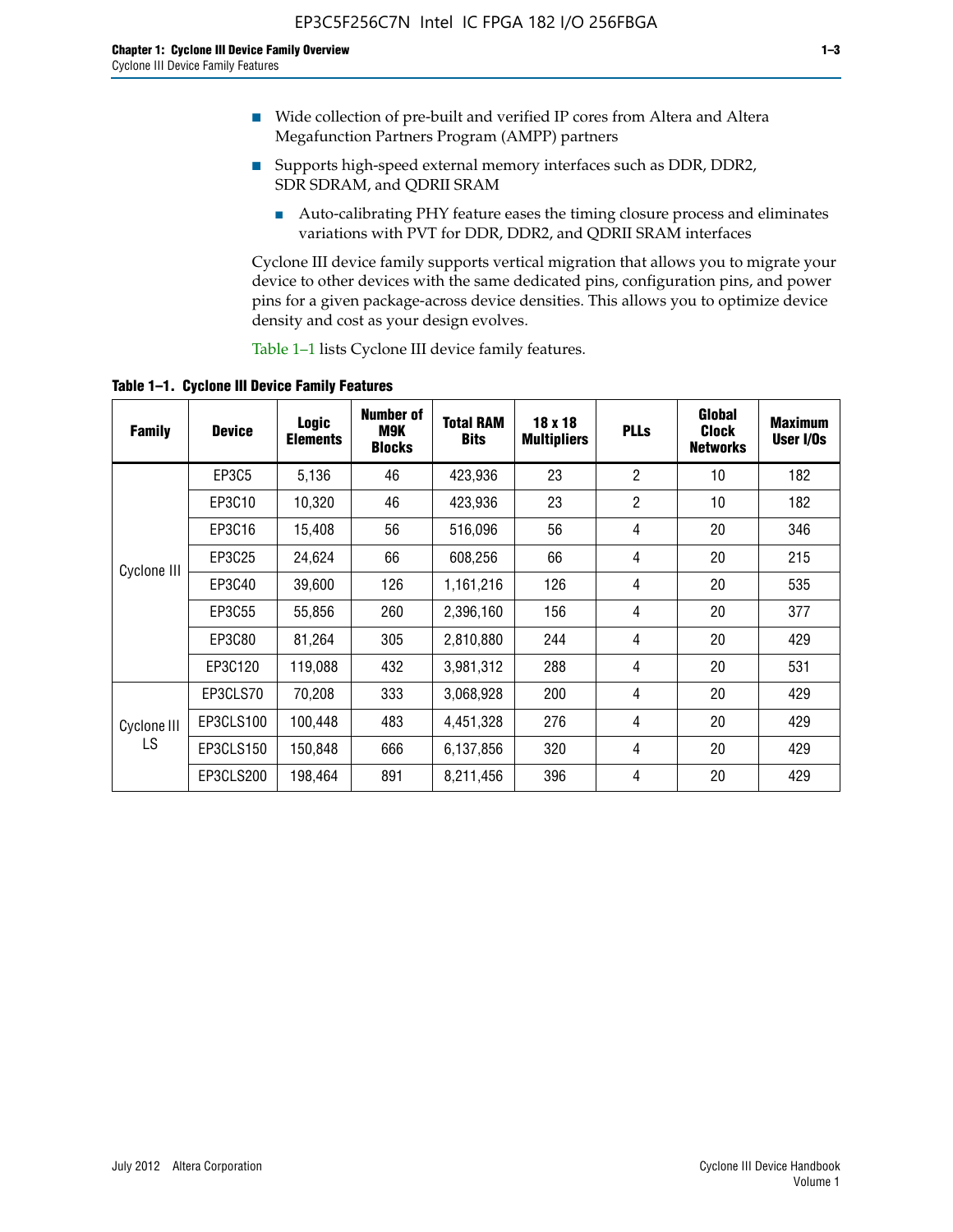Table 1–2 lists Cyclone III device family package options, I/O pins, and differential channel counts.

| <b>Family</b>      | <b>Package</b> | E144 $(7)$ | M164     | P240     | F256            | <b>U256</b> | F324       | F484     | U484                   | F780           |
|--------------------|----------------|------------|----------|----------|-----------------|-------------|------------|----------|------------------------|----------------|
|                    | EP3C5          | 94, 22     | 4106, 28 |          | 182, 68         | 182, 68     |            |          |                        |                |
|                    | EP3C10         | 94, 22     | 106, 28  |          | 182, 68         | 182,68      |            |          |                        |                |
|                    | EP3C16         | 84, 19     | 92, 23   | 160, 47  | 168, 55         | 168, 55     |            | 346, 140 | 4346, 140              |                |
| Cyclone III        | EP3C25         | 82, 18     |          | 148, 43  | $\vert$ 156, 54 | $-156, 54$  | 4215, 83   |          |                        |                |
| (8)                | EP3C40         |            |          | ,128, 26 |                 |             | $-195, 61$ | 331, 127 | 331, 127               | $-535, 227(6)$ |
|                    | EP3C55         |            |          |          |                 |             |            | 327, 135 | 327, 135               | 377, 163       |
|                    | EP3C80         |            |          |          |                 |             |            | 295, 113 | 295, 113               | 429, 181       |
|                    | EP3C120        |            |          |          |                 |             |            | 283, 106 |                        | 531, 233       |
|                    | EP3CLS70       |            |          |          |                 |             |            | 294, 113 | $-294, 113$            | 429, 181       |
| Cyclone III<br>LS. | EP3CLS100      |            |          |          |                 |             |            | 294, 113 | $\frac{1}{2}$ 294, 113 | 429, 181       |
|                    | EP3CLS150      |            |          |          |                 |             |            | 226, 87  |                        | 429, 181       |
|                    | EP3CLS200      |            |          |          |                 |             |            | 226, 87  |                        | 429, 181       |

**Table 1–2. Cyclone III Device Family Package Options, I/O pin and Differential Channel Counts** *(1)***,** *(2)***,** *(3)***,** *(4)***,** *(5)*

**Notes to Table 1–2:**

(1) For each device package, the first number indicates the number of the I/O pin; the second number indicates the differential channel count.

(2) For more information about device packaging specifications, refer to the Cyclone III [Package and Thermal Resistance](http://www.altera.com/support/devices/packaging/specifications/pkg-pin/dev-package-listing.jsp?device=Cyclone_III) webpage.

(3) The I/O pin numbers are the maximum I/O counts (including clock input pins) supported by the device package combination and can be affected by the configuration scheme selected for the device.

(4) All packages are available in lead-free and leaded options.

(5) Vertical migration is not supported between Cyclone III and Cyclone III LS devices.

(6) The EP3C40 device in the F780 package supports restricted vertical migration. Maximum user I/Os are restricted to 510 I/Os if you enable migration to the EP3C120 and are using voltage referenced I/O standards. If you are not using voltage referenced I/O standards, you can increase the maximum number of I/Os.

(7) The E144 package has an exposed pad at the bottom of the package. This exposed pad is a ground pad that must be connected to the ground plane on your PCB. Use this exposed pad for electrical connectivity and not for thermal purposes.

(8) All Cyclone III device UBGA packages are supported by the Quartus II software version 7.1 SP1 and later, with the exception of the UBGA packages of EP3C16, which are supported by the Quartus II software version 7.2.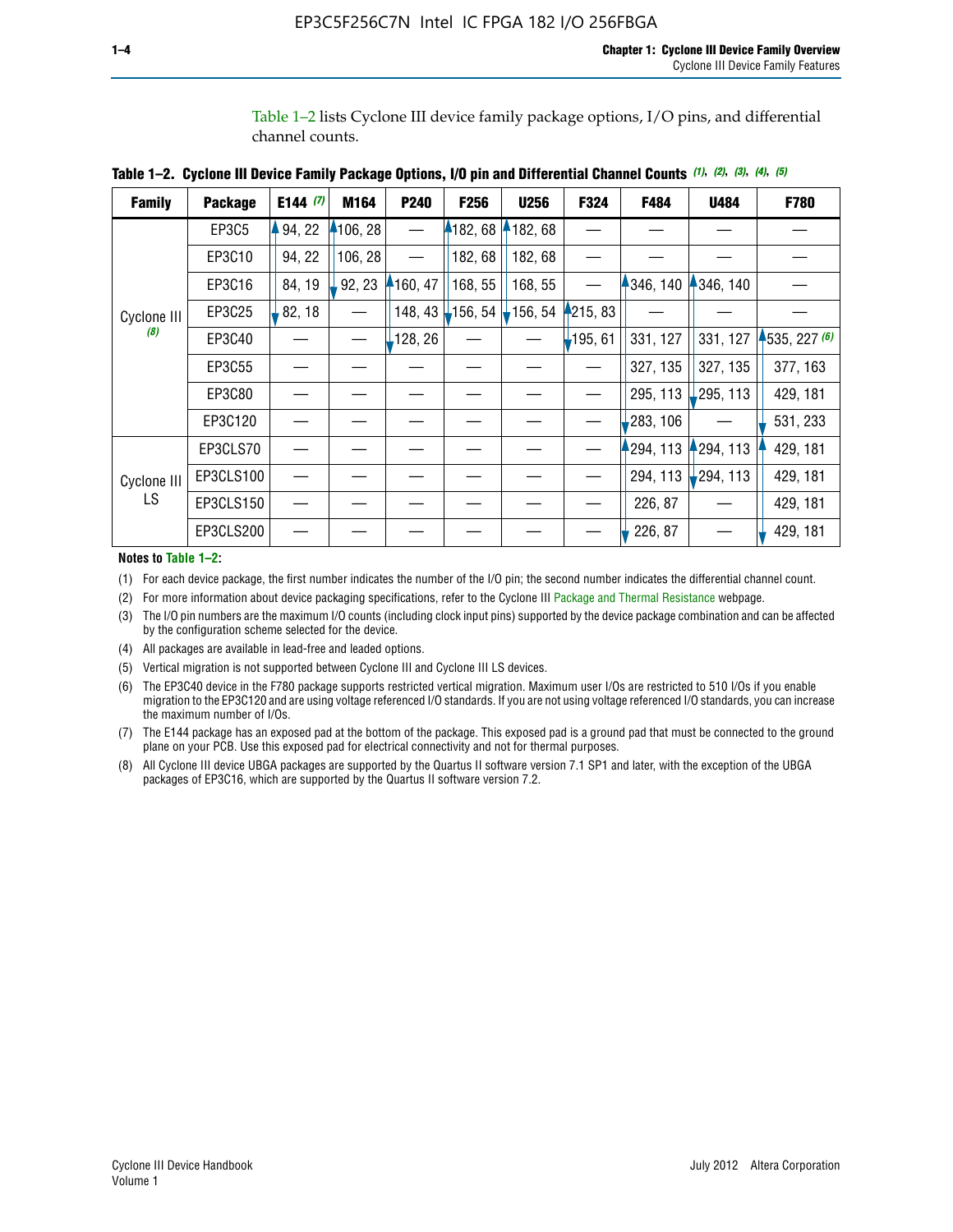Table 1–3 lists Cyclone III device family package sizes.

| <b>Family</b>  | <b>Package</b>   | Pitch (mm) | Nominal Area (mm <sup>2</sup> ) | Length x Width (mm $\times$ mm) | Height (mm) |
|----------------|------------------|------------|---------------------------------|---------------------------------|-------------|
|                | E144             | 0.5        | 484                             | $22 \times 22$                  | 1.60        |
| Cyclone III    | M164             | 0.5        | 64                              | $8 \times 8$                    | 1.40        |
|                | P <sub>240</sub> | 0.5        | 1197                            | $34.6 \times 34.6$              | 4.10        |
|                | F <sub>256</sub> | 1.0        | 289                             | $17 \times 17$                  | 1.55        |
|                | U256             | 0.8        | 196                             | $14 \times 14$                  | 2.20        |
|                | F324             | 1.0        | 361                             | $19 \times 19$                  | 2.20        |
|                | F484             | 1.0        | 529                             | $23 \times 23$                  | 2.60        |
|                | U484             | 0.8        | 361                             | $19 \times 19$                  | 2.20        |
|                | F780             | 1.0        | 841                             | $29 \times 29$                  | 2.60        |
| Cyclone III LS | F484             | 1.0        | 529                             | $23 \times 23$                  | 2.60        |
|                | U484             | 0.8        | 361                             | $19 \times 19$                  | 2.20        |
|                | F780             | 1.0        | 841                             | $29 \times 29$                  | 2.60        |

**Table 1–3. Cyclone III Device Family Package Sizes**

Table 1–4 lists Cyclone III device family speed grades.

**Table 1–4. Cyclone III Device Family Speed Grades (Part 1 of 2)**

| <b>Family</b> | <b>Device</b> | E144              | M164          | <b>P240</b> | <b>F256</b>           | <b>U256</b>           | F324                  | F484                  | U484                  | <b>F780</b>       |
|---------------|---------------|-------------------|---------------|-------------|-----------------------|-----------------------|-----------------------|-----------------------|-----------------------|-------------------|
| Cyclone III   | EP3C5         | C7, C8,<br>17, A7 | C7, C8,<br>17 |             | C6, C7,<br>C8, I7, A7 | C6, C7,<br>C8, I7, A7 |                       |                       |                       |                   |
|               | EP3C10        | C7, C8,<br>17, A7 | C7, C8,<br>17 |             | C6, C7,<br>C8, I7, A7 | C6, C7,<br>C8, I7, A7 |                       |                       |                       |                   |
|               | EP3C16        | C7, C8,<br>17, A7 | C7, C8,<br>17 | C8          | C6, C7,<br>C8, I7, A7 | C6, C7,<br>C8, I7, A7 |                       | C6, C7,<br>C8, I7, A7 | C6, C7,<br>C8, I7, A7 |                   |
|               | EP3C25        | C7, C8,<br>17, A7 |               | C8          | C6, C7,<br>C8, I7, A7 | C6, C7,<br>C8, I7, A7 | C6, C7,<br>C8, I7, A7 |                       |                       |                   |
|               | EP3C40        |                   |               | C8          |                       |                       | C6, C7,<br>C8, I7, A7 | C6, C7,<br>C8, I7, A7 | C6, C7,<br>C8, I7, A7 | C6, C7,<br>C8, 17 |
|               | EP3C55        |                   |               |             |                       |                       |                       | C6, C7,<br>C8, 17     | C6, C7,<br>C8, 17     | C6, C7,<br>C8, 17 |
|               | EP3C80        |                   |               |             |                       |                       |                       | C6, C7,<br>C8, 17     | C6, C7,<br>C8, 17     | C6, C7,<br>C8, 17 |
|               | EP3C120       |                   |               |             |                       |                       |                       | C7, C8, I7            |                       | C7, C8,<br>17     |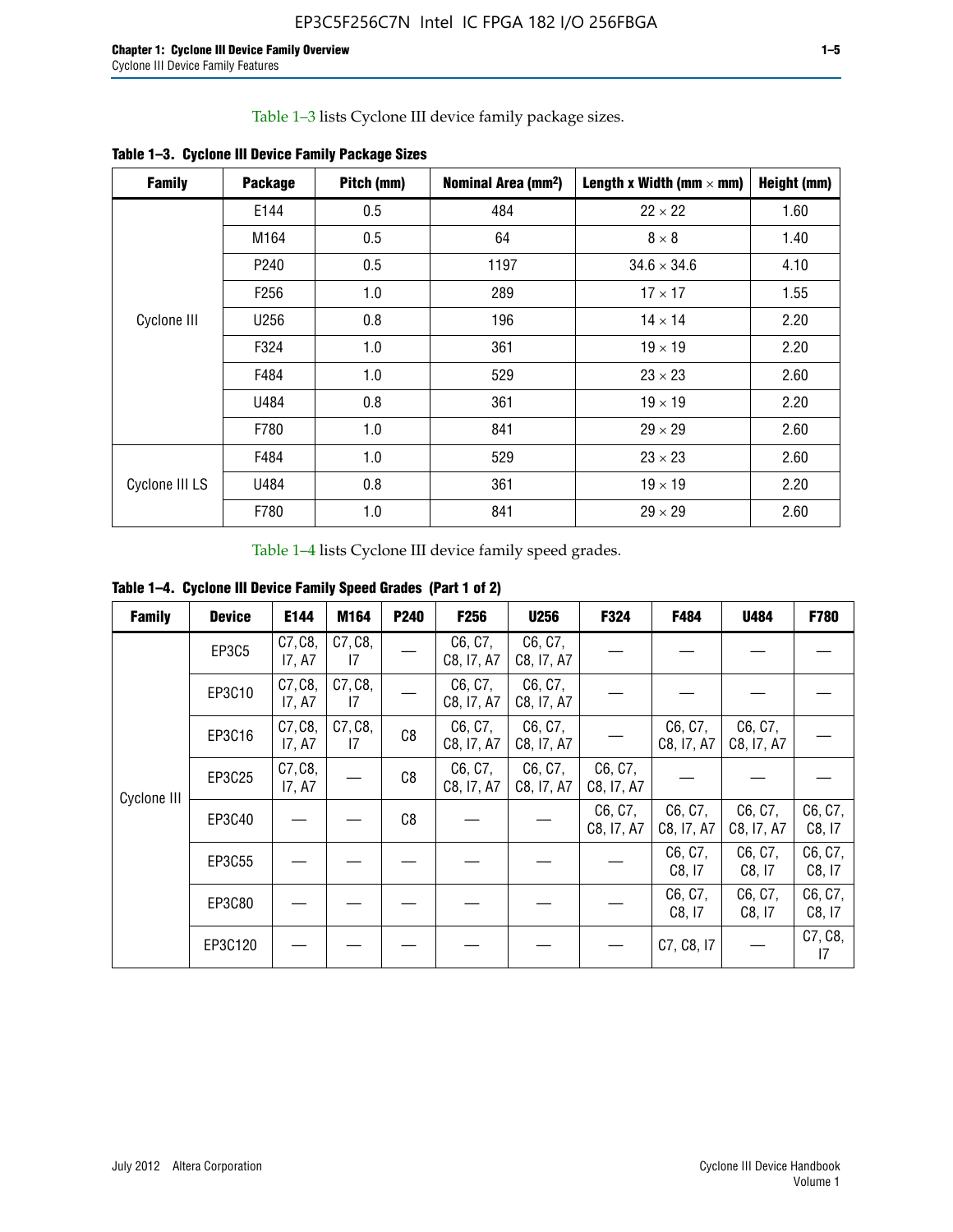| <b>Family</b> | <b>Device</b> | E144 | M164 | <b>P240</b> | <b>F256</b> | <b>U256</b> | F324 | F484                      | U484       | F780                       |
|---------------|---------------|------|------|-------------|-------------|-------------|------|---------------------------|------------|----------------------------|
| Cyclone III   | EP3CLS70      |      |      |             |             |             |      | $C7, C8, 17$ $C7, C8, 17$ |            | C7, C8,                    |
|               | EP3CLS100     |      |      |             |             |             |      | C7, C8, 17                | C7, C8, I7 | C7, C8,                    |
| LS            | EP3CLS150     |      |      |             |             |             |      | C7, C8, I7                |            | C7, C8,<br>$\overline{17}$ |
|               | EP3CLS200     |      |      |             |             |             |      | C7, C8, I7                |            | C7, C8,<br>17              |

**Table 1–4. Cyclone III Device Family Speed Grades (Part 2 of 2)**

Table 1–5 lists Cyclone III device family configuration schemes.

| <b>IQUIE 1-3. CYCLUILE III DEVICE FAILIIV CUILILUILATION SCIIENIES</b> |                    |                       |  |  |
|------------------------------------------------------------------------|--------------------|-----------------------|--|--|
| <b>Configuration Scheme</b>                                            | <b>Cyclone III</b> | <b>Cyclone III LS</b> |  |  |
| Active serial (AS)                                                     |                    |                       |  |  |
| Active parallel (AP)                                                   |                    |                       |  |  |
| Passive serial (PS)                                                    |                    |                       |  |  |
| Fast passive parallel (FPP)                                            |                    |                       |  |  |
| Joint Test Action Group (JTAG)                                         |                    |                       |  |  |

**Table 1–5. Cyclone III Device Family Configuration Schemes**

## **Cyclone III Device Family Architecture**

Cyclone III device family includes a customer-defined feature set that is optimized for portable applications and offers a wide range of density, memory, embedded multiplier, and I/O options. Cyclone III device family supports numerous external memory interfaces and I/O protocols that are common in high-volume applications. The Quartus II software features and parameterizable IP cores make it easier for you to use the Cyclone III device family interfaces and protocols.

The following sections provide an overview of the Cyclone III device family features.

#### **Logic Elements and Logic Array Blocks**

The logic array block (LAB) consists of 16 logic elements and a LAB-wide control block. An LE is the smallest unit of logic in the Cyclone III device family architecture. Each LE has four inputs, a four-input look-up table (LUT), a register, and output logic. The four-input LUT is a function generator that can implement any function with four variables.

f For more information about LEs and LABs, refer to the *[Logic Elements and Logic Array](http://www.altera.com/literature/hb/cyc3/cyc3_ciii51002.pdf)  [Blocks in the Cyclone III Device Family](http://www.altera.com/literature/hb/cyc3/cyc3_ciii51002.pdf)* chapter.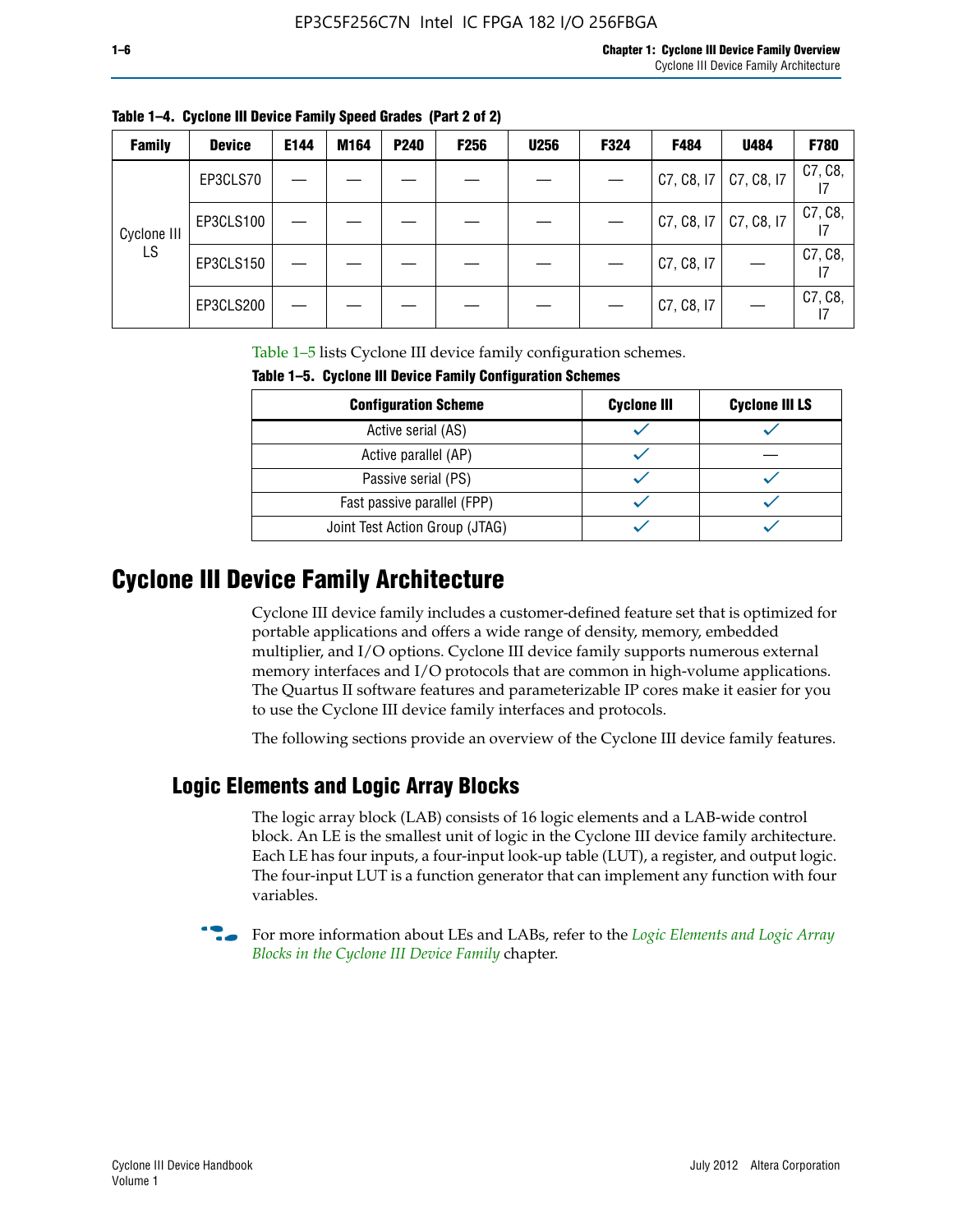#### **Memory Blocks**

Each M9K memory block of the Cyclone III device family provides nine Kbits of on-chip memory capable of operating at up to 315 MHz for Cyclone III devices and up to 274 MHz for Cyclone III LS devices. The embedded memory structure consists of M9K memory blocks columns that you can configure as RAM, first-in first-out (FIFO) buffers, or ROM. The Cyclone III device family memory blocks are optimized for applications such as high throughout packet processing, embedded processor program, and embedded data storage.

The Quartus II software allows you to take advantage of the M9K memory blocks by instantiating memory using a dedicated megafunction wizard or by inferring memory directly from the VHDL or Verilog source code.

M9K memory blocks support single-port, simple dual-port, and true dual-port operation modes. Single-port mode and simple dual-port mode are supported for all port widths with a configuration of  $\times1$ ,  $\times2$ ,  $\times4$ ,  $\times8$ ,  $\times9$ ,  $\times16$ ,  $\times18$ ,  $\times32$ , and  $\times36$ . True dual-port is supported in port widths with a configuration of  $\times$ 1,  $\times$ 2,  $\times$ 4,  $\times$ 8,  $\times$ 9,  $\times$ 16, and ×18.



**For more information about memory blocks, refer to the** *Memory Blocks in the Cyclone [III Device Family](http://www.altera.com/literature/hb/cyc3/cyc3_ciii51004.pdf)* chapter.

#### **Embedded Multipliers and Digital Signal Processing Support**

Cyclone III devices support up to 288 embedded multiplier blocks and Cyclone III LS devices support up to 396 embedded multiplier blocks. Each block supports one individual  $18 \times 18$ -bit multiplier or two individual  $9 \times 9$ -bit multipliers.

The Quartus II software includes megafunctions that are used to control the operation mode of the embedded multiplier blocks based on user parameter settings. Multipliers can also be inferred directly from the VHDL or Verilog source code. In addition to embedded multipliers, Cyclone III device family includes a combination of on-chip resources and external interfaces, making them ideal for increasing performance, reducing system cost, and lowering the power consumption of digital signal processing (DSP) systems. You can use Cyclone III device family alone or as DSP device co-processors to improve price-to-performance ratios of DSP systems.

The Cyclone III device family DSP system design support includes the following features:

- DSP IP cores:
	- Common DSP processing functions such as finite impulse response (FIR), fast Fourier transform (FFT), and numerically controlled oscillator (NCO) functions
	- Suites of common video and image processing functions
- Complete reference designs for end-market applications
- DSP Builder interface tool between the Quartus II software and the MathWorks Simulink and MATLAB design environments
- DSP development kits
- For more information about embedded multipliers and digital signal processing support, refer to the *[Embedded Multipliers in Cyclone III Devices](http://www.altera.com/literature/hb/cyc3/cyc3_ciii51005.pdf)* chapter.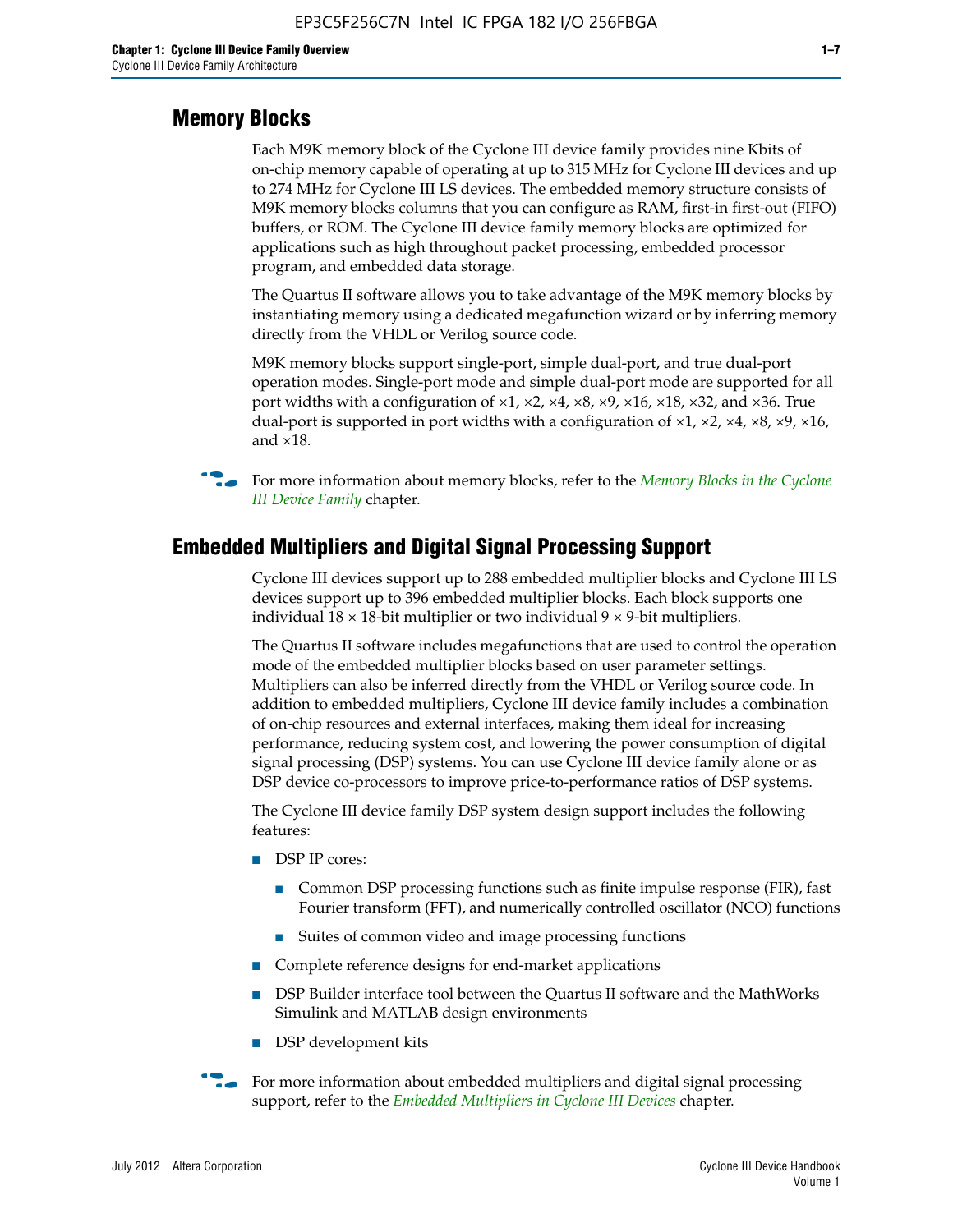#### **Clock Networks and PLLs**

Cyclone III device family includes 20 global clock networks. You can drive global clock signals from dedicated clock pins, dual-purpose clock pins, user logic, and PLLs. Cyclone III device family includes up to four PLLs with five outputs per PLL to provide robust clock management and synthesis. You can use PLLs for device clock management, external system clock management, and I/O interfaces.

You can dynamically reconfigure the Cyclone III device family PLLs to enable auto-calibration of external memory interfaces while the device is in operation. This feature enables the support of multiple input source frequencies and corresponding multiplication, division, and phase shift requirements. PLLs in Cyclone III device family may be cascaded to generate up to ten internal clocks and two external clocks on output pins from a single external clock source.

**For more PLL specifications and information, refer to the** *[Cyclone III Device Data Sheet](http://www.altera.com/literature/hb/cyc3/cyc3_ciii52001.pdf)***,** *[Cyclone III LS Device Data Sheet](http://www.altera.com/literature/hb/cyc3/cyc3_ciii52002.pdf)*, and *[Clock Networks and PLLs in the Cyclone III Device](http://www.altera.com/literature/hb/cyc3/cyc3_ciii51006.pdf)  [Family](http://www.altera.com/literature/hb/cyc3/cyc3_ciii51006.pdf)* chapters.

#### **I/O Features**

Cyclone III device family has eight I/O banks. All I/O banks support single-ended and differential I/O standards listed in Table 1–6.

| Type             | <b>I/O Standard</b>                                        |
|------------------|------------------------------------------------------------|
| Single-Ended I/O | LVTTL, LVCMOS, SSTL, HSTL, PCI, and PCI-X                  |
| Differential I/O | SSTL, HSTL, LVPECL, BLVDS, LVDS, mini-LVDS, RSDS, and PPDS |

**Table 1–6. Cyclone III Device Family I/O Standards Support** 

The Cyclone III device family I/O also supports programmable bus hold, programmable pull-up resistors, programmable delay, programmable drive strength, programmable slew-rate control to optimize signal integrity, and hot socketing. Cyclone III device family supports calibrated on-chip series termination ( $R_S$  OCT) or driver impedance matching (Rs) for single-ended I/O standards, with one OCT calibration block per side.

For more information, refer to the *[I/O Features in the Cyclone III Device Family](http://www.altera.com/literature/hb/cyc3/cyc3_ciii51007.pdf)* chapter.

#### **High-Speed Differential Interfaces**

Cyclone III device family supports high-speed differential interfaces such as BLVDS, LVDS, mini-LVDS, RSDS, and PPDS. These high-speed I/O standards in Cyclone III device family provide high data throughput using a relatively small number of I/O pins and are ideal for low-cost applications. Dedicated differential output drivers on the left and right I/O banks can send data rates at up to 875 Mbps for Cyclone III devices and up to 740 Mbps for Cyclone III LS devices, without the need for external resistors. This saves board space or simplifies PCB routing. Top and bottom I/O banks support differential transmission (with the addition of an external resistor network) data rates at up to 640 Mbps for both Cyclone III and Cyclone III LS devices.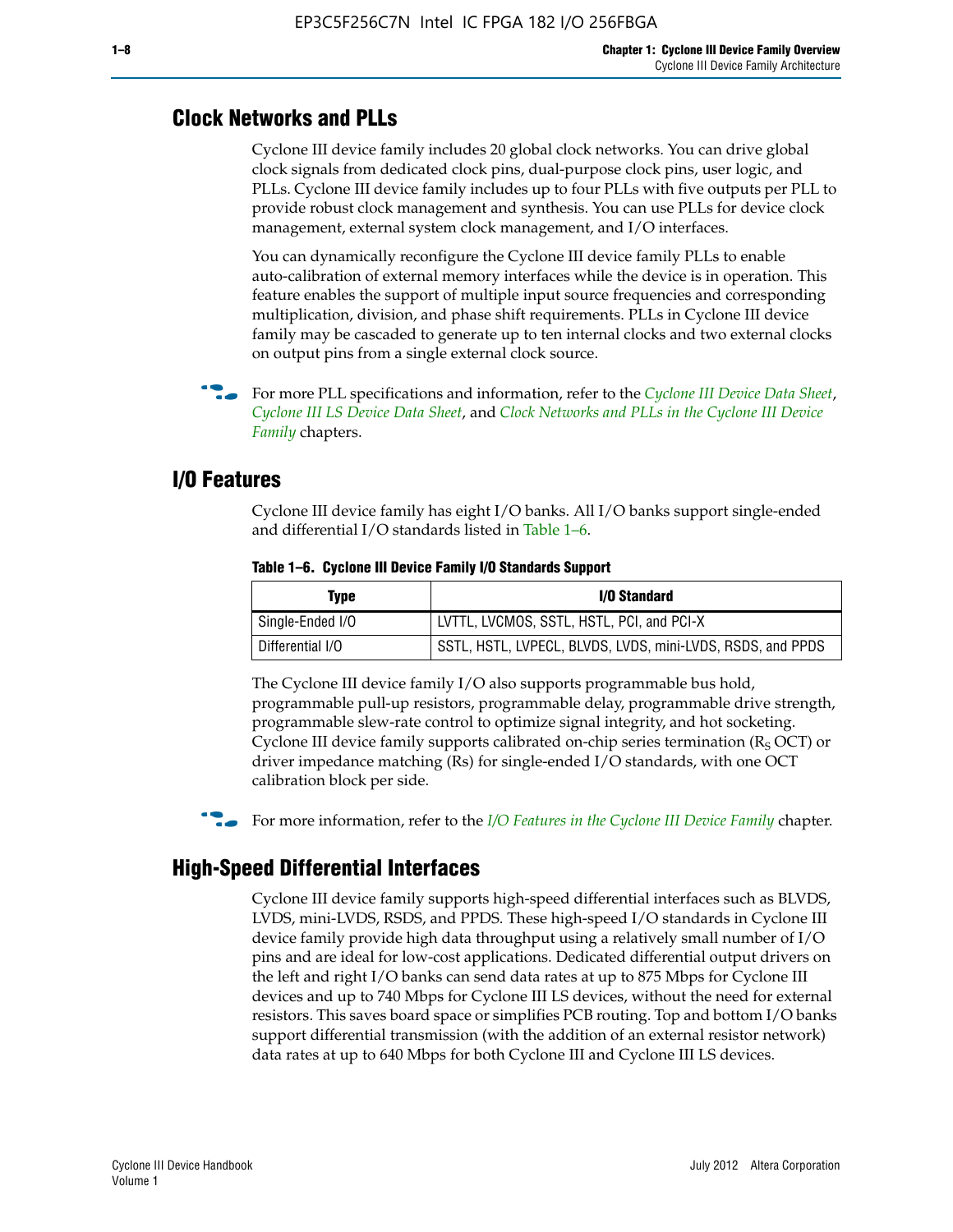**For more information, refer to the** *High-Speed Differential Interfaces in the Cyclone III* $\overline{a}$ *[Device Family](http://www.altera.com/literature/hb/cyc3/cyc3_ciii51008.pdf)* chapter.

#### **Auto-Calibrating External Memory Interfaces**

Cyclone III device family supports common memory types such as DDR, DDR2, SDR SDRAM, and QDRII SRAM. DDR2 SDRAM memory interfaces support data rates up to 400 Mbps for Cyclone III devices and 333 Mbps for Cyclone III LS devices. Memory interfaces are supported on all sides of Cyclone III device family. Cyclone III device family has the OCT, DDR output registers, and 8-to-36-bit programmable DQ group widths features to enable rapid and robust implementation of different memory standards.

An auto-calibrating megafunction is available in the Quartus II software for DDR and QDR memory interface PHYs. This megafunction is optimized to take advantage of the Cyclone III device family I/O structure, simplify timing closure requirements, and take advantage of the Cyclone III device family PLL dynamic reconfiguration feature to calibrate PVT changes.

**For more information, refer to the** *External Memory Interfaces in the Cyclone III Device [Family](http://www.altera.com/literature/hb/cyc3/cyc3_ciii51009.pdf)* chapter.

#### **Support for Industry-Standard Embedded Processors**

To quickly and easily create system-level designs using Cyclone III device family, you can select among the ×32-bit soft processor cores: Freescale®V1 Coldfire, ARM® Cortex M1, or Altera Nios® II, along with a library of 50 other IP blocks when using the system-on-a-programmable-chip (SOPC) Builder tool. SOPC Builder is an Altera Quartus II design tool that facilitates system-integration of IP blocks in an FPGA design. The SOPC Builder automatically generates interconnect logic and creates a testbench to verify functionality, saving valuable design time.

Cyclone III device family expands the peripheral set, memory, I/O, or performance of legacy embedded processors. Single or multiple Nios II embedded processors are designed into Cyclone III device family to provide additional co-processing power, or even replace legacy embedded processors in your system. Using the Cyclone III device family and Nios II together provide low-cost, high-performance embedded processing solutions, which in turn allow you to extend the life cycle of your product and improve time-to-market over standard product solutions.

 $\mathbb{I}$  Separate licensing of the Freescale and ARM embedded processors are required.

#### **Hot Socketing and Power-On-Reset**

Cyclone III device family features hot socketing (also known as hot plug-in or hot swap) and power sequencing support without the use of external devices. You can insert or remove a board populated with one or more Cyclone III device family during a system operation without causing undesirable effects to the running system bus or the board that was inserted into the system.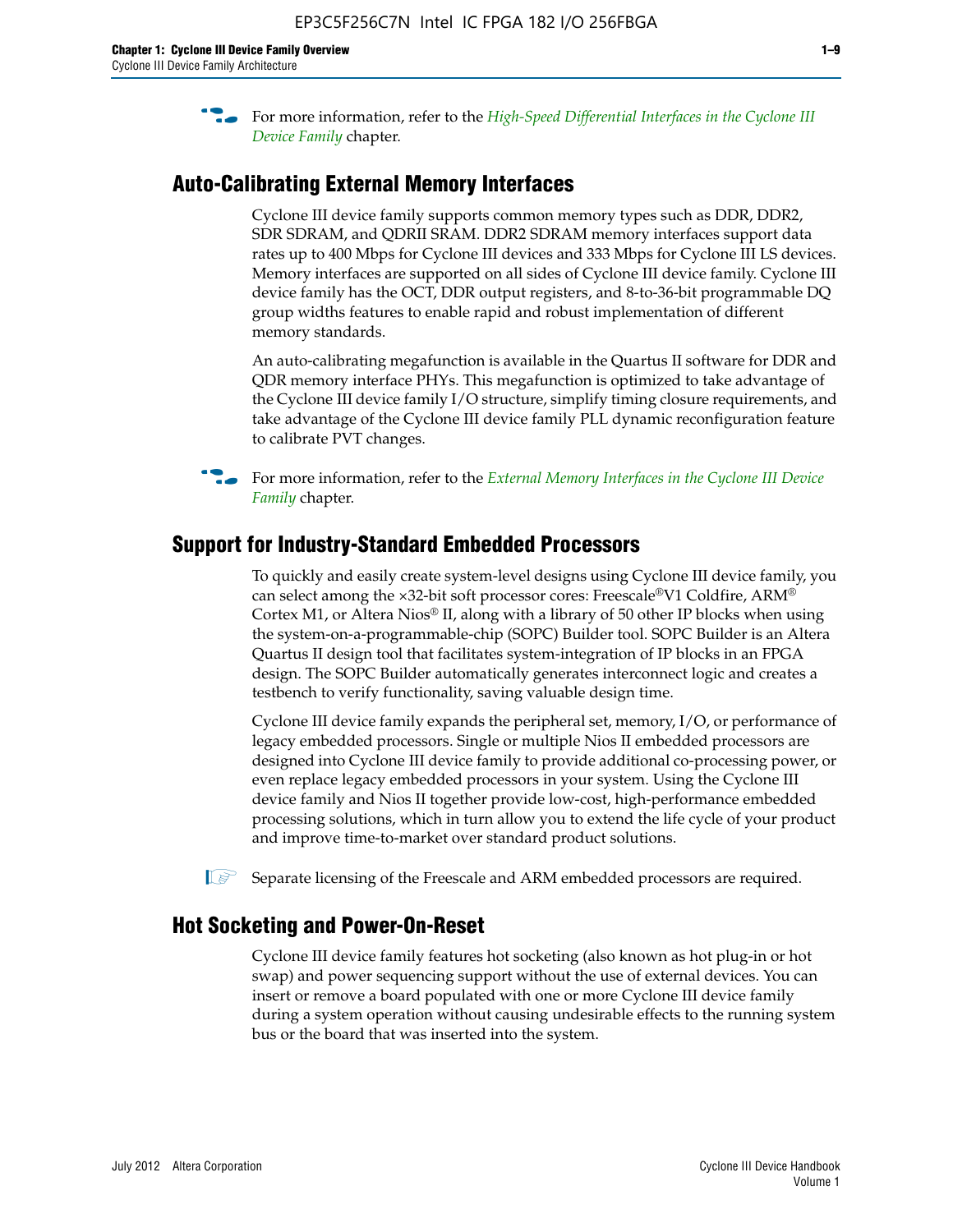The hot socketing feature allows you to use FPGAs on PCBs that also contain a mixture of 3.3-V, 2.5-V, 1.8-V, 1.5-V, and 1.2-V devices. The Cyclone III device family hot socketing feature eliminates power-up sequence requirements for other devices on the board for proper FPGA operation.

For more information about hot socketing and power-on-reset, refer to the *[Hot-Socketing and Power-on Reset in the Cyclone III Device Family](http://www.altera.com/literature/hb/cyc3/cyc3_ciii51011.pdf)* chapter.

#### **SEU Mitigation**

Cyclone III LS devices offer built-in error detection circuitry to detect data corruption due to soft errors in the CRAM cells. This feature allows CRAM contents to be read and verified to match a configuration-computed CRC value. The Quartus II software activates the built-in 32-bit CRC checker, which is part of the Cyclone III LS device.

**For more information about SEU mitigation, refer to the** *SEU Mitigation in the [Cyclone III Device Family](http://www.altera.com/literature/hb/cyc3/cyc3_ciii51013.pdf)* chapter.

#### **JTAG Boundary Scan Testing**

Cyclone III device family supports the JTAG IEEE Std. 1149.1 specification. The boundary-scan test (BST) architecture offers the capability to test pin connections without using physical test probes and captures functional data while a device is operating normally. Boundary-scan cells in the Cyclone III device family can force signals onto pins or capture data from pins or from logic array signals. Forced test data is serially shifted into the boundary-scan cells. Captured data is serially shifted out and externally compared to expected results. In addition to BST, you can use the IEEE Std. 1149.1 controller for the Cyclone III LS device in-circuit reconfiguration (ICR).

**f f**or more information about JTAG boundary scan testing, refer to the *IEEE* 1149.1 *[\(JTAG\) Boundary-Scan Testing for the Cyclone III Device Family](http://www.altera.com/literature/hb/cyc3/cyc3_ciii51014.pdf)* chapter.

#### **Quartus II Software Support**

The Quartus II software is the leading design software for performance and productivity. It is the only complete design solution for CPLDs, FPGAs, and ASICs in the industry. The Quartus II software includes an integrated development environment to accelerate system-level design and seamless integration with leading third-party software tools and flows.

The Cyclone III LS devices provide both physical and functional separation between security critical design partitions. Cyclone III LS devices offer isolation between design partitions. This ensures that device errors do not propagate from one partition to another, whether unintentional or intentional. The Quartus II software design separation flow facilitates the creation of separation regions in Cyclone III LS devices by tightly controlling the routing in and between the LogicLock regions. For ease of use, the separation flow integrates in the existing incremental compilation flow.

f For more information about the Quartus II software features, refer to the *[Quartus II](http://www.altera.com/literature/hb/qts/quartusii_handbook.pdf)  [Handbook](http://www.altera.com/literature/hb/qts/quartusii_handbook.pdf)*.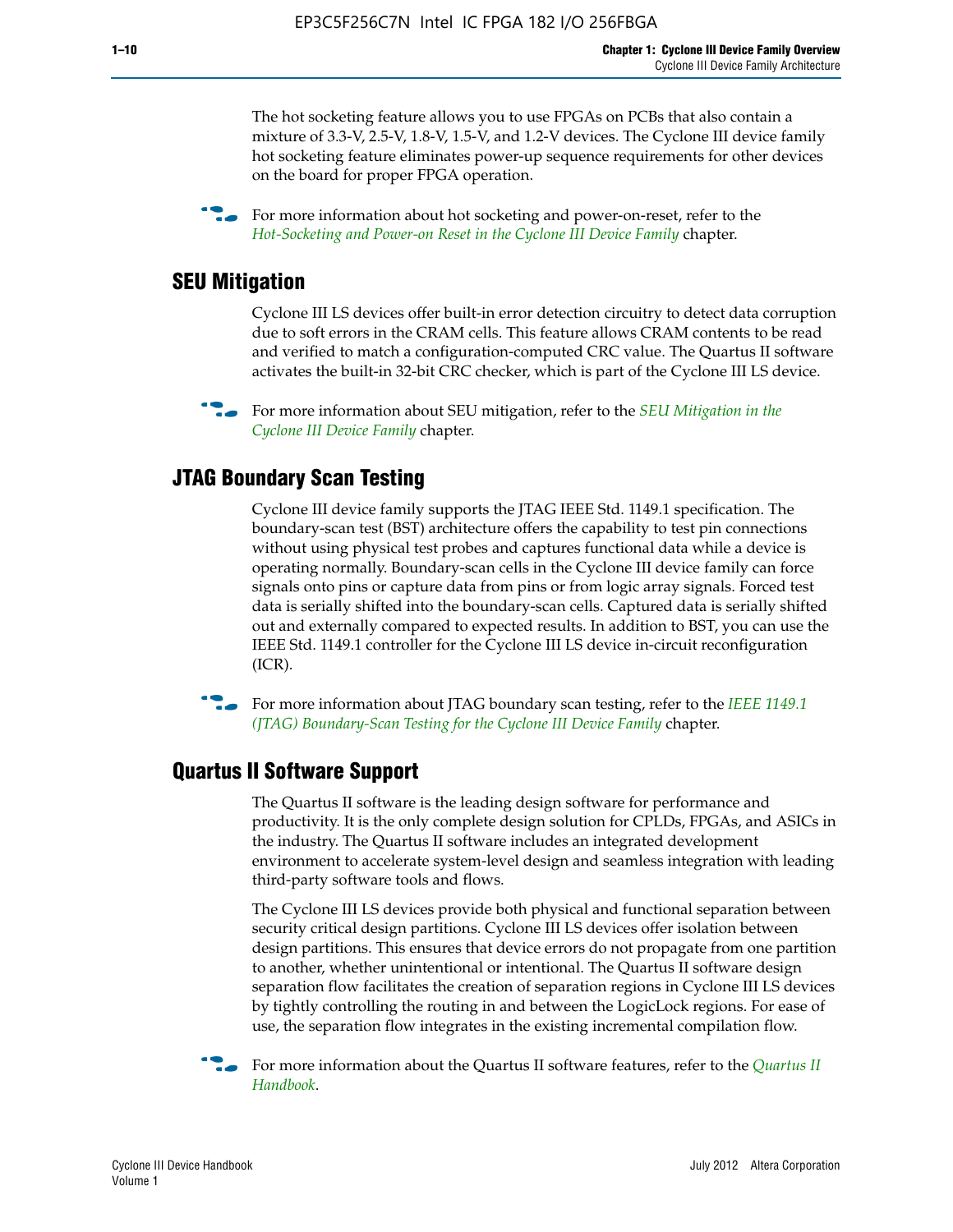#### **Configuration**

Cyclone III device family uses SRAM cells to store configuration data. Configuration data is downloaded to Cyclone III device family each time the device powers up. Low-cost configuration options include the Altera EPCS family serial flash devices as well as commodity parallel flash configuration options. These options provide the flexibility for general-purpose applications and the ability to meet specific configuration and wake-up time requirements of the applications. Cyclone III device family supports the AS, PS, FPP, and JTAG configuration schemes. The AP configuration scheme is only supported in Cyclone III devices.



f For more information about configuration, refer to the *[Configuration, Design Security,](http://www.altera.com/literature/hb/cyc3/cyc3_ciii51016.pdf)  [and Remote System Upgrades in the Cyclone III Device Family](http://www.altera.com/literature/hb/cyc3/cyc3_ciii51016.pdf)* chapter.

#### **Remote System Upgrades**

Cyclone III device family offers remote system upgrade without an external controller. The remote system upgrade capability in Cyclone III device family allows system upgrades from a remote location. Soft logic (either the Nios II embedded processor or user logic) implemented in Cyclone III device family can download a new configuration image from a remote location, store it in configuration memory, and direct the dedicated remote system upgrade circuitry to start a reconfiguration cycle. The dedicated circuitry performs error detection during and after the configuration process, and can recover from an error condition by reverting to a safe configuration image. The dedicated circuitry also provides error status information. Cyclone III devices support remote system upgrade in the AS and AP configuration scheme. Cyclone III LS devices support remote system upgrade in the AS configuration scheme only.

**For more information, refer to the** *Configuration, Design Security, and Remote System [Upgrades in the Cyclone III Device Family](http://www.altera.com/literature/hb/cyc3/cyc3_ciii51016.pdf)* chapter.

#### **Design Security (Cyclone III LS Devices Only)**

Cyclone III LS devices offer design security features which play a vital role in the large and critical designs in the competitive military and commercial environments. Equipped with the configuration bit stream encryption and anti-tamper features, Cyclone III LS devices protect your designs from copying, reverse engineering and tampering. The configuration security of Cyclone III LS devices uses AES with 256-bit security key.

f For more information, refer to the *[Configuration, Design Security, and Remote System](http://www.altera.com/literature/hb/cyc3/cyc3_ciii51016.pdf)  [Upgrades in Cyclone III Device Family](http://www.altera.com/literature/hb/cyc3/cyc3_ciii51016.pdf)* chapter.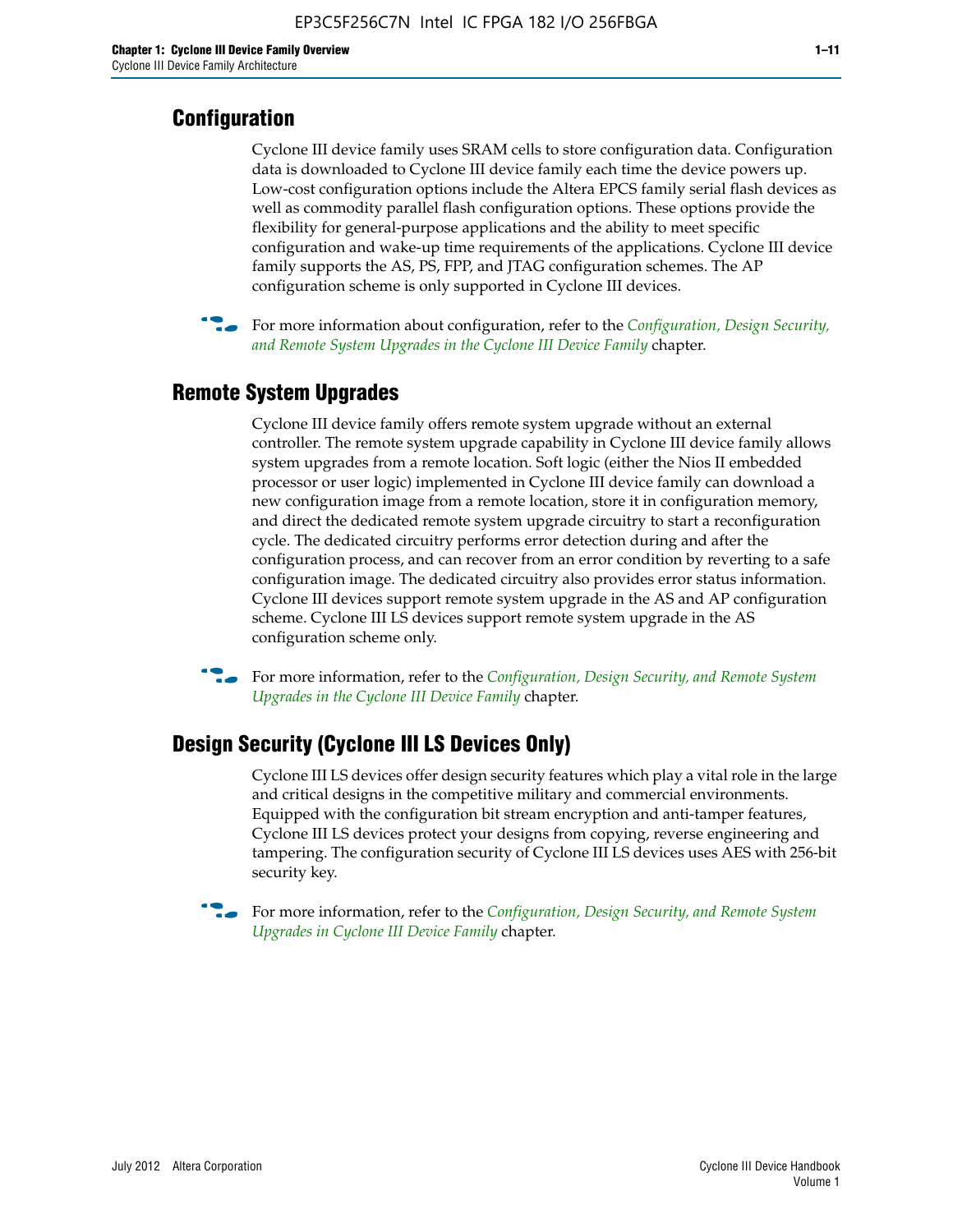# **Reference and Ordering Information**

Figure 1–1 and Figure 1–2 show the ordering codes for Cyclone III and Cyclone III LS devices.







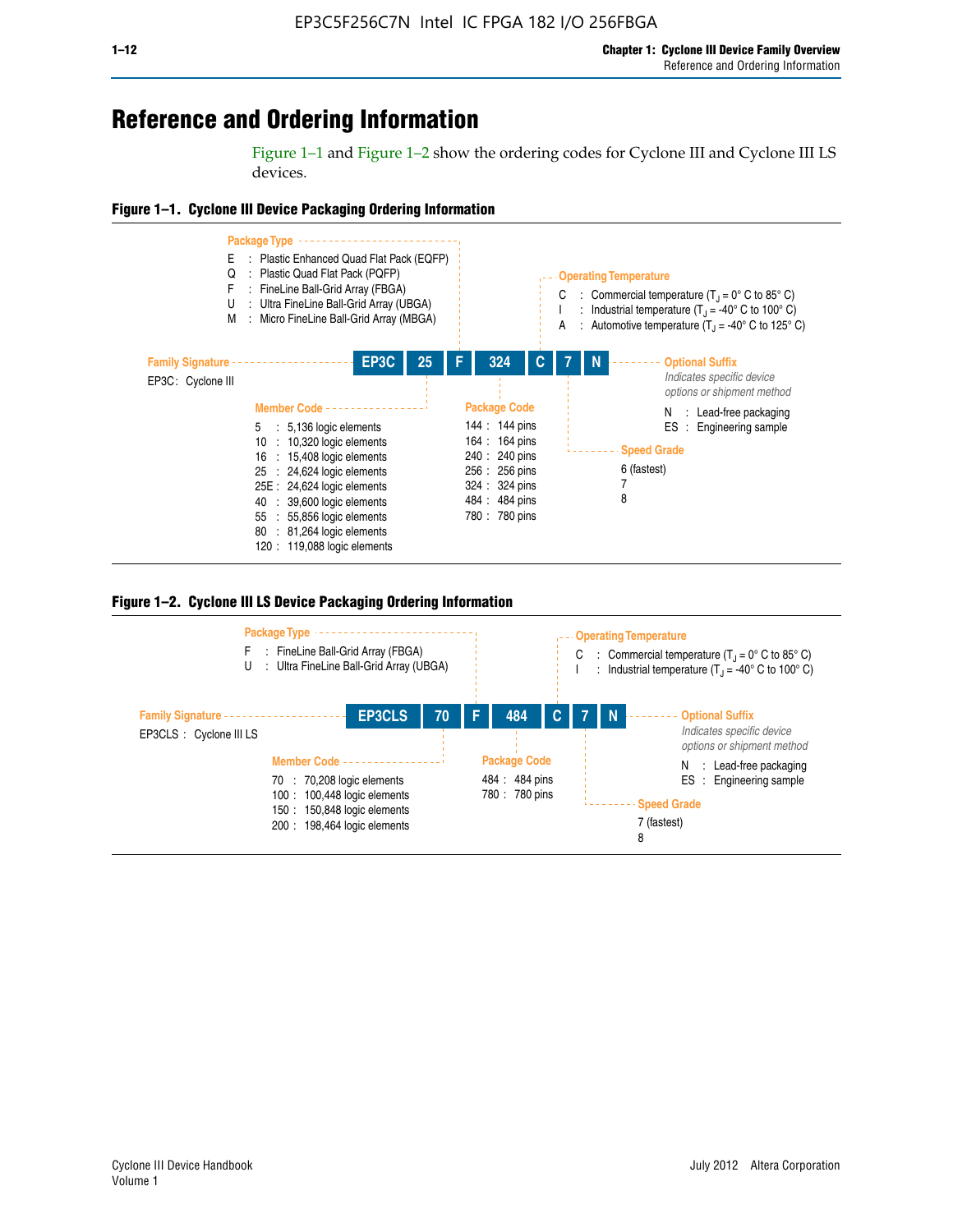# **Document Revision History**

Table 1–7 lists the revision history for this document.

| Table 1-7. Document Revision History |
|--------------------------------------|
|--------------------------------------|

| <b>Date</b>      | <b>Version</b> | <b>Changes</b>                                                                                                                                                                                                                                                                                                                                                                          |
|------------------|----------------|-----------------------------------------------------------------------------------------------------------------------------------------------------------------------------------------------------------------------------------------------------------------------------------------------------------------------------------------------------------------------------------------|
| <b>July 2012</b> | 2.4            | Updated 484 pin package code in Figure 1-1.                                                                                                                                                                                                                                                                                                                                             |
|                  |                | Updated Table $1-1$ and Table $1-2$ .                                                                                                                                                                                                                                                                                                                                                   |
| December 2011    | 2.3            | ■ Updated Figure $1-1$ and Figure $1-2$ .                                                                                                                                                                                                                                                                                                                                               |
|                  |                | <b>Updated hyperlinks.</b>                                                                                                                                                                                                                                                                                                                                                              |
|                  |                | Minor text edits.                                                                                                                                                                                                                                                                                                                                                                       |
| December 2009    | 2.2            | Minor text edits.                                                                                                                                                                                                                                                                                                                                                                       |
| <b>July 2009</b> | 2.1            | Minor edit to the hyperlinks.                                                                                                                                                                                                                                                                                                                                                           |
|                  |                | $\blacksquare$ Added Table 1-5.                                                                                                                                                                                                                                                                                                                                                         |
|                  |                | ■ Updated Table 1–1, Table 1–2, Table 1–3, and Table 1–4.                                                                                                                                                                                                                                                                                                                               |
| <b>June 2009</b> | 2.0            | • Updated "Introduction", "Cyclone III Device Family Architecture", "Embedded Multipliers<br>and Digital Signal Processing Support ", "Clock Networks and PLLs ", "I/O Features ",<br>"High-Speed Differential Interfaces ", "Auto-Calibrating External Memory Interfaces",<br>"Quartus II Software Support", "Configuration ", and "Design Security (Cyclone III LS<br>Devices Only)". |
|                  |                | Removed "Referenced Document" section.                                                                                                                                                                                                                                                                                                                                                  |
|                  |                | • Updated "Increased System Integration" section.                                                                                                                                                                                                                                                                                                                                       |
| October 2008     | 1.3            | Updated "Memory Blocks" section.                                                                                                                                                                                                                                                                                                                                                        |
|                  |                | $\blacksquare$ Updated chapter to new template.                                                                                                                                                                                                                                                                                                                                         |
|                  |                | Added 164-pin Micro FineLine Ball-Grid Array (MBGA) details to Table 1-2, Table 1-3 and<br>Table $1-4$ .                                                                                                                                                                                                                                                                                |
| May 2008         | 1.2            | $\blacksquare$ Updated Figure 1-2 with automotive temperature information.                                                                                                                                                                                                                                                                                                              |
|                  |                | • Updated "Increased System Integration" section, Table 1-6, and "High-Speed Differential<br>Interfaces" section with BLVDS information.                                                                                                                                                                                                                                                |
|                  |                | Removed the text "Spansion" in "Increased System.                                                                                                                                                                                                                                                                                                                                       |
|                  |                | Integration" and "Configuration" sections.                                                                                                                                                                                                                                                                                                                                              |
| <b>July 2007</b> |                | Removed trademark symbol from "MultiTrack" in "MultiTrack Interconnect".                                                                                                                                                                                                                                                                                                                |
|                  | 1.1            | Removed registered trademark symbol from "Simulink" and "MATLAB" from "Embedded<br>Multipliers and Digital.                                                                                                                                                                                                                                                                             |
|                  |                | Signal Processing Support" section.                                                                                                                                                                                                                                                                                                                                                     |
|                  |                | Added chapter TOC and "Referenced Documents" section.                                                                                                                                                                                                                                                                                                                                   |
| March 2007       | 1.0            | Initial release.                                                                                                                                                                                                                                                                                                                                                                        |